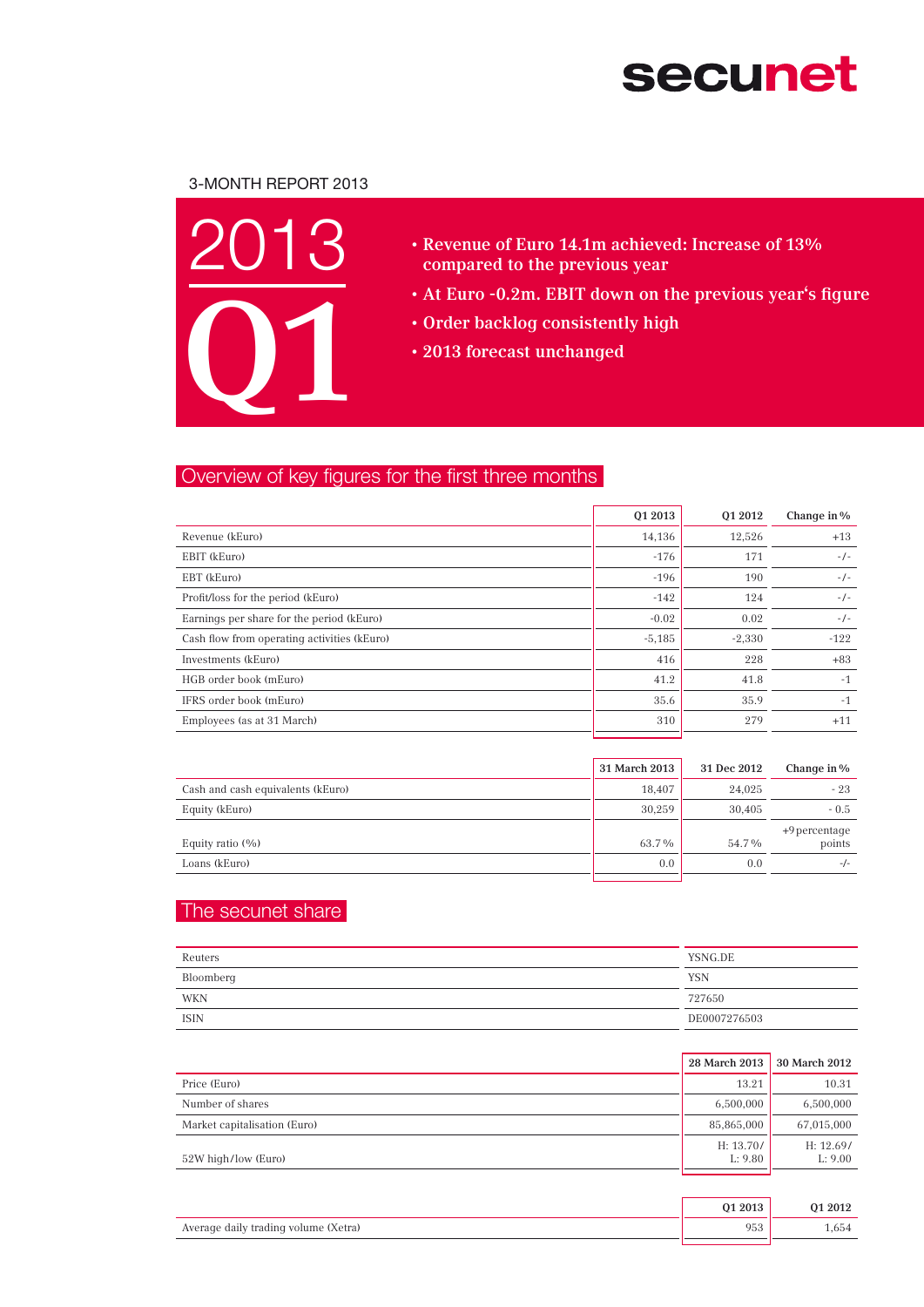## Condensed Interim Management Report for the first quarter of 2013

## Revenue Performance

In the first quarter of 2013, the revenue of the secunet Group has increased by 13% compared with the previous year, from Euro 12.5m to Euro 14.1m.

The business units Public Sector and Business Sector have both contributed to the increase in revenue. The revenue from the Business Sector, which offers IT security for companies in the private sector, has increased sharply.

## Results of operations

The earnings before interest and taxes (EBIT) of the secunet Group for the period from January to March 2013 totalled Euro -0.2m. Compared with the previous year's value of Euro 0.2m, this represents a decrease of around Euro 0.4m. The difference from the previous year was created by extraordinary additional expenditure on projects.

Moreover, the following developments have also contributed to this result:

The cost of sales rose by 16% from Euro 10.0m in the first quarter of 2012 to Euro 11.5m in the first quarter of 2013 and therefore increased more than revenue.

Compared with the first quarter of 2012, selling expenses increased by 31% from Euro 1.5m to Euro 2.0m. The reason for the clear increase is essentially the optimisation of the organisation with the aim of strengthening the product and distribution channel. The increased employee numbers in the areas of distribution and product and portfolio management leads to higher expenses.

The general administrative costs totalled Euro 0.8m in the first quarter of 2013 and have therefore decreased by 9% when compared to the first quarter of 2012 (Euro 0.9m).

Compared with the previous year, the financial result fell from around kEuro 19 to kEuro -20. Earnings before tax totalled Euro -0.2m in the first quarter of 2013, in the first quarter of the previous year this was Euro 0.2m. During the first quarter of 2012, a fiscal burden of kEuro 66 was registered; due to the creation of deferred taxes, there was a tax benefit of kEuro 54 in the first quarter of the current year.

Earnings for the period after tax therefore totalled Euro -0.1m in the first quarter of 2013, compared with Euro 0.1m in the first quarter of 2012. Earnings per share for the first three months of the year fell by Euro 0.02 to Euro -0.02.

### | Segment reporting |

On 1 January 2013, secunet implemented a change and optimisation of the internal organisation. The Company's fundamental organisation according to target groups is not affected by this. Supervision of authorities, other public customers and international organisations is still dealt with by the Public Sector business unit, while the Business Sector business unit addresses the IT security issues affecting companies in the private sector. Within the two business units, the former High Security and Government business units (Public Sector) and the Business Security and Automotive Security business units (Business Sector) have been merged. Furthermore, the Support department which was located in the former Business Security business unit has been affiliated to the Public Sector. The Public Sector and the Business Sector achieved a clear increase in revenue in the first quarter of 2013 compared with the previous year.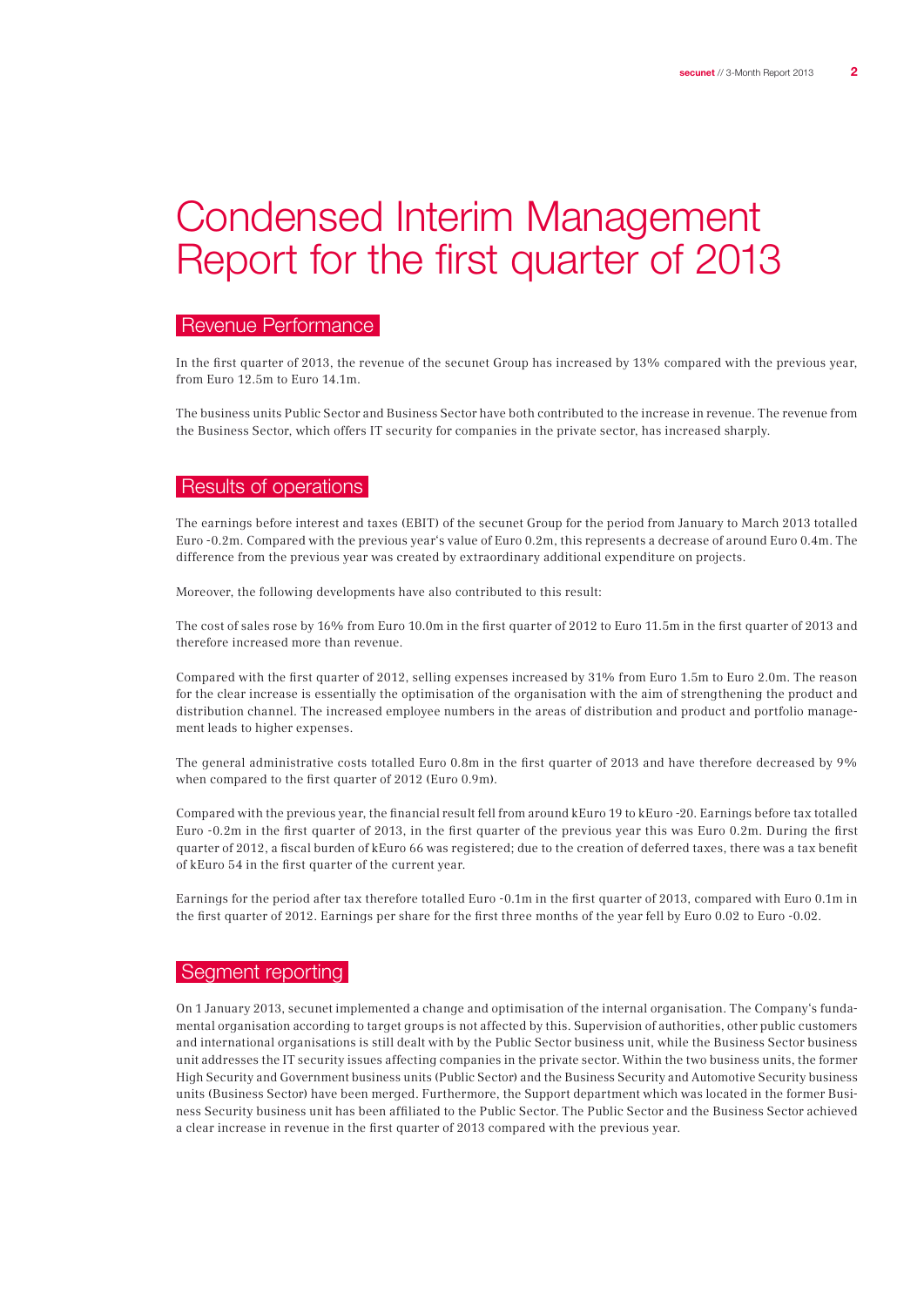The Public Sector business unit increased revenue by 10% from Euro 9.6m in the first quarter of 2012 to Euro 10.5m in the current reporting period. The product portfolio in the Public Sector includes the High Security solutions based on the SINA product range, as well as IT security solutions and consulting for eGovernment, authorities and international organisations. The Public Sector contributed 74% of the Group revenue in the first quarter of 2013. EBIT in the Public Sector business unit totalled kEuro 177.

The Business Sector business unit provides IT security consulting and solutions for companies in the private sector. The specific industry requirements of vehicle manufacturers and suppliers are also addressed by the automotive security area. The Business Sector clearly increased revenue by 23% from Euro 3.0m in the first quarter of 2012 to Euro 3.6m in the first quarter of 2013. The strong increase continues to be borne by major projects in the area of mobile security, in which secunet works together with Giesecke & Devrient. The proportion of the Group revenue rose from 24% in the first quarter of 2012 to 26% in the current reporting period. Due to relatively high cost of sales and selling expenses, the Business Sector business unit achieved EBIT of kEuro -355 in the first quarter of 2013, compared with kEuro 140 in the first quarter of 2012. The reasons for this are the increased costs of third-party services, materials and personnel. At the same time, selling expenses are increasing due to the expansion of product management and sales.

#### Assets and financial position

The following items on the balance sheet show a significant change compared to the figure as at 31 December 2012:

- Other provisions decreased by 42% or Euro 2.9m. The reason for this is the distribution of the variable salary components to the employees of secunet Security Networks AG.
- The trade and intercompany receivables have decreased by Euro 3.2m (16%) and Euro 1.1m (83%) respectively: Following the very strong fourth quarter of 2012, invoices were settled on a large scale.
- Trade payables also fell, by Euro 4.0m or 55%, as did other short-term liabilities, by Euro 2.2m or 52%. Supplier invoices which, like receivables, were heavily settled due to the strong fourth quarter were paid here. Tax liabilities were also settled.
- As a result of these various changes, the amount of cash was reduced by Euro 5.6m or 23%.

secunet has not taken out any loans and has an unchanged debt/equity ratio of 0%.

## Cash flow

Cash flow from operating activities was Euro -5.2m in the first quarter of 2013 compared with Euro -2.3m in the same quarter in the previous year. The higher negative cash flow has several causes: This essentially reflects the liquidity effects in the working capital already mentioned above (receivables, liabilities and provisions) as well as the negative operative result.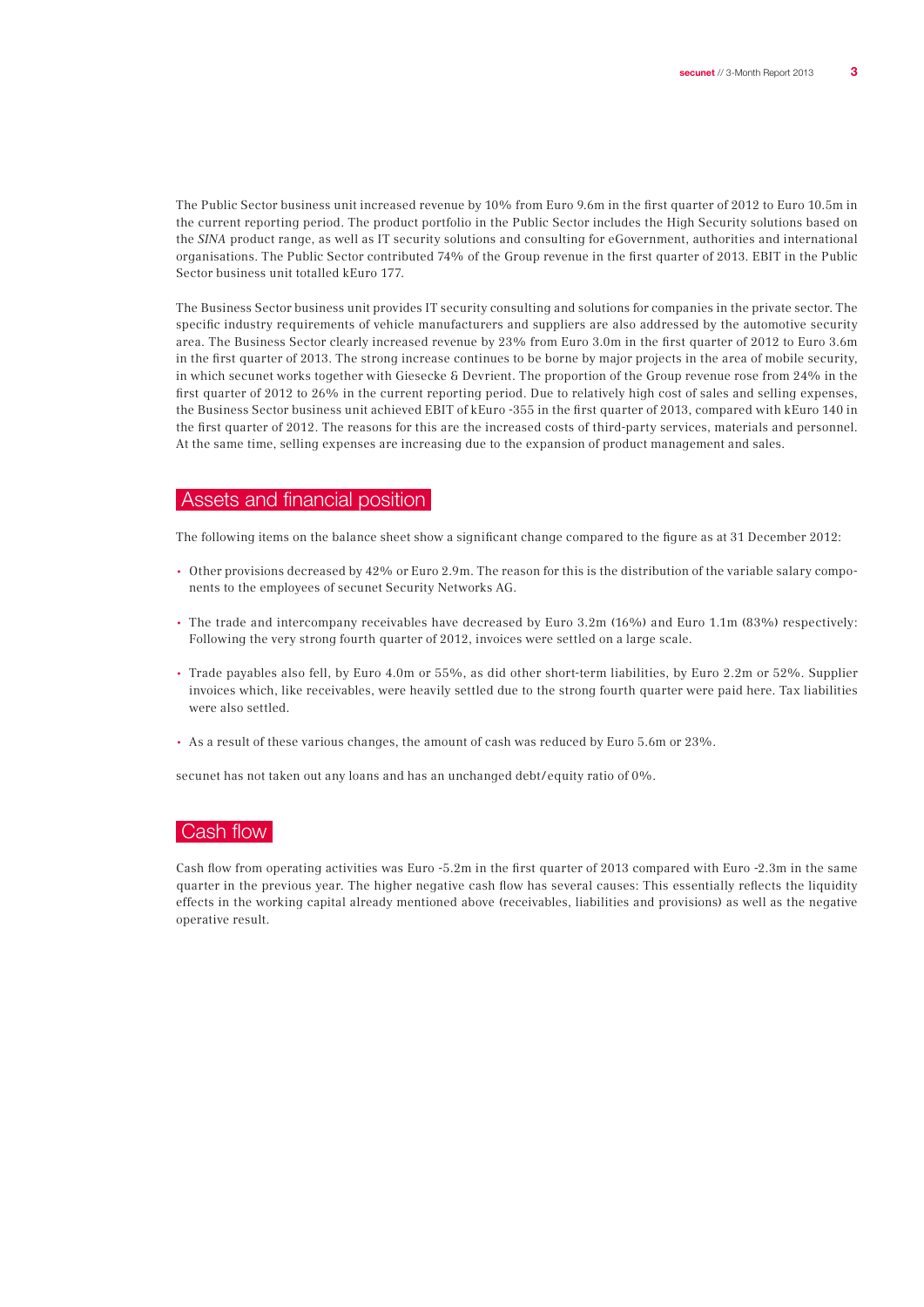Funds amounting to Euro 0.4m were spent on investment activity in the first quarter of 2013. This represents an increase of Euro 0.2m compared to the first quarter of 2012 and is caused by increased investments in intangible assets and property.

This results in a total decrease in financial funds of Euro 5.6m in the first quarter of 2013. Liquid funds as at 31 March 2013 were therefore Euro 18.4m.

### Investments

secunet's capital expenditure is mainly for the purchase and replacement of hardware, software and other business equipment. Capital expenditure amounted to kEuro 228 in the first quarter of 2012; in the first quarter of the current year kEuro 416 has been spent. The increase is attributable to the extended workforce of secunet Security Networks AG, among other things.

#### Employees

As at 31 March 2013, the number of secunet Group employees totalled 310. Compared to the figure on the same reporting date of the previous year, this means an increase in employee numbers of 31 individuals or 11%. The positions filled were primarily in the areas of sales, consulting and development. They are a result of the growing demand for products and solutions from secunet and the related high degree of high capacity utilisation.

#### Order book

The secunet Security Networks AG order book measured according to the HGB totalled Euro 41.2m as at 31 March 2013 and stood 1% below the value for the same reporting date of the previous year (Euro 41.8m). The order book according to IFRS totalled Euro 35.6m at the end of the first quarter of 2013, compared with Euro 35.9m in the previous year. The difference between HGB and IFRS reporting results from the fact that, according to the IFRS provisions on realising revenue, any consultancy services not yet charged but already provided must be included in revenue.

## **Outlook**

Compared with the time the 2012 Annual Financial Statements were prepared (March 2013), the estimates concerning demand and sales potentials made by the Management Board of secunet Security Networks AG are unchanged. The Management Board is therefore maintaining the outlook for 2013: A moderate revenue increase with earnings before interest and tax (EBIT) remaining at the same level as the previous year is anticipated.

This 3-Month Report contains statements regarding the future performance of secunet Security Networks AG and economic and political developments. These statements are opinions that<br>we have formed based on the information c

Forward-looking statements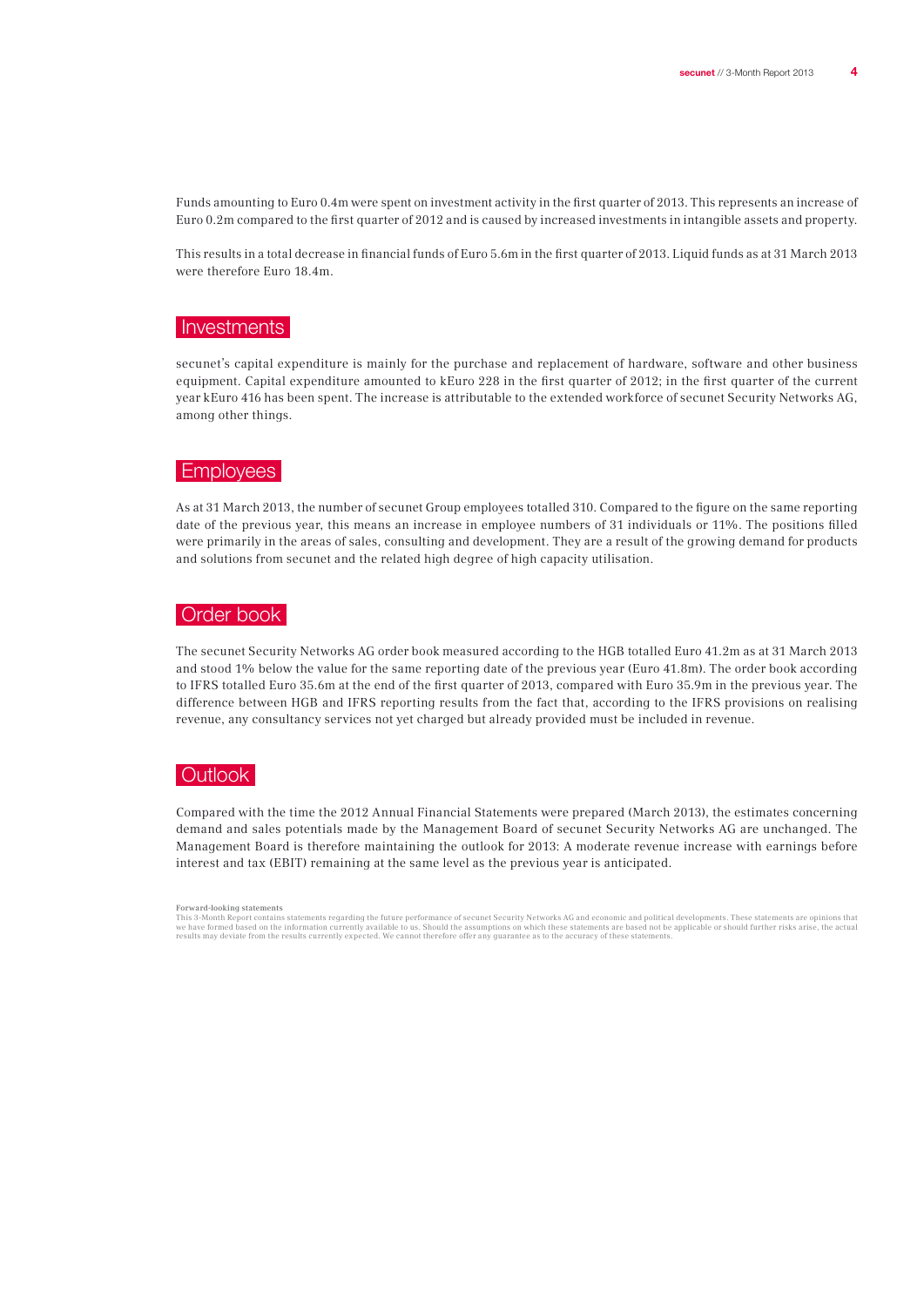## Condensed Interim Report for the first quarter of 2013

of secunet Security Networks Aktiengesellschaft

## Consolidated balance sheet

(IFRS) as at 31 March 2013

| <b>Assets</b>                 |               |               |
|-------------------------------|---------------|---------------|
| in Euro                       | 31 March 2013 | 31 Dec 2012   |
| <b>Current assets</b>         |               |               |
| Cash and cash equivalents     | 18,406,879.42 | 24,024,789.75 |
| Trade receivables             | 16,294,254.19 | 19,476,300.11 |
| Intercompany financial assets | 221,166.46    | 1,326,982.95  |
| Inventories                   | 3,482,070.02  | 2,333,899.73  |
| Other current assets          | 404,805.94    | 401,237.54    |
| Income tax receivables        | 315,588.65    | 0.00          |
| Total current assets          | 39,124,764.68 | 47,563,210.08 |
|                               |               |               |
| Non-current assets            |               |               |
| Property, plant and equipment | 1,872,721.00  | 1,743,094.00  |
| Intangible assets             | 116,234.00    | 101,154.00    |
| Goodwill                      | 2,950,000.00  | 2,950,000.00  |
| Other financial assets        | 2,463,005.89  | 2,436,754.41  |
| Deferred taxes                | 985,725.33    | 774,323.92    |
| Total non-current assets      | 8,387,686.22  | 8,005,326.33  |
|                               |               |               |
|                               |               |               |
|                               |               |               |
|                               |               |               |
|                               |               |               |
|                               |               |               |
|                               |               |               |
|                               |               |               |
| <b>Total assets</b>           | 47,512,450.90 | 55,568,536.41 |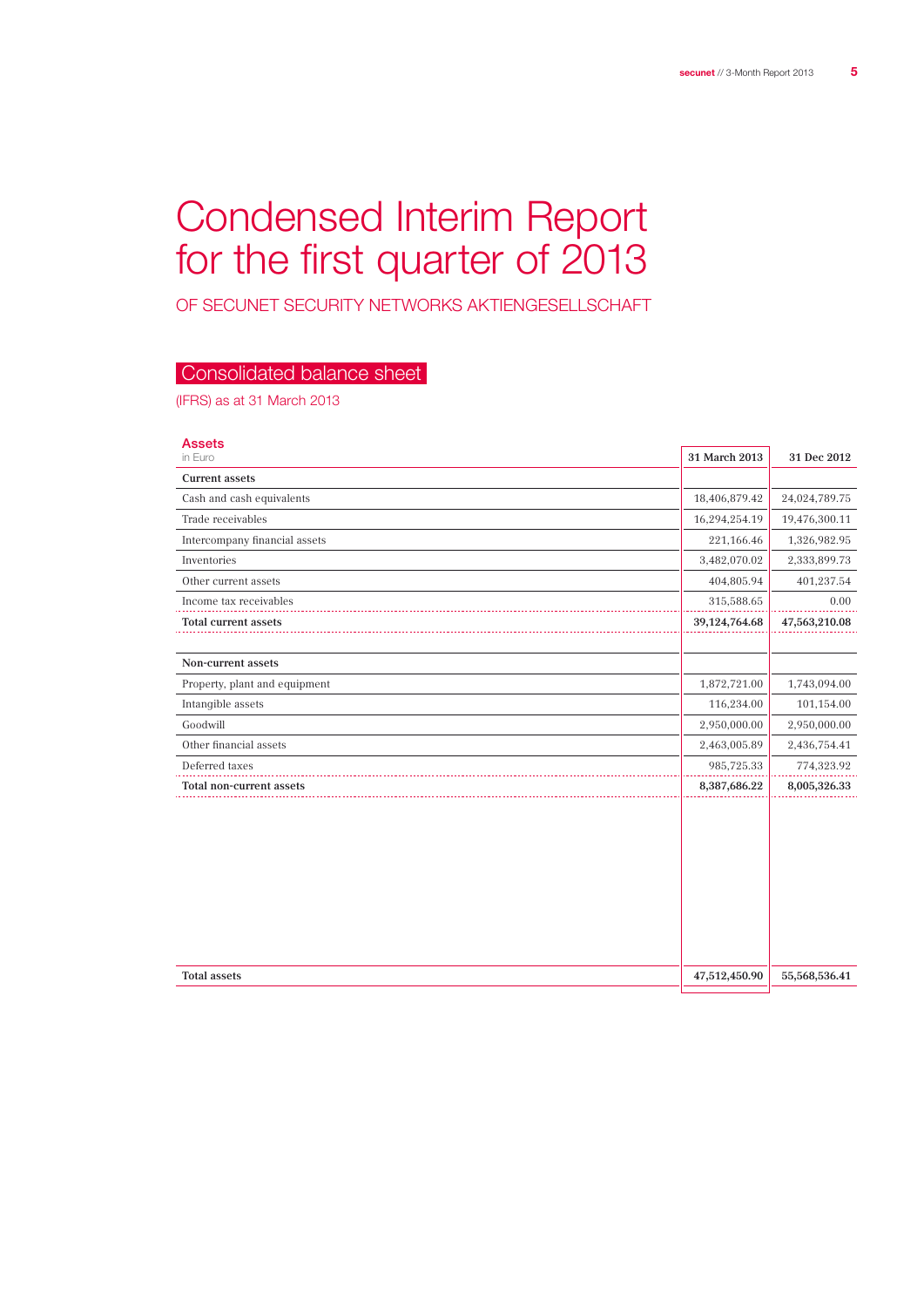L.

| <b>Liabilities</b><br>in Euro               | 31 March 2013  | 31 Dec 2012        |
|---------------------------------------------|----------------|--------------------|
| <b>Current liabilities</b>                  |                |                    |
| Trade accounts payable                      | 3,299,070.00   | 7,329,061.86       |
| Intercompany payables                       | 0.00           | 137,296.30         |
| Other provisions                            | 3,991,532.07   | 6,840,866.10       |
| Income tax liabilities                      | 371,098.56     | 371,098.56         |
| Other current liabilities                   | 2,073,892.88   | 4,287,715.55       |
| Deferred income                             | 2,880,837.04   | 1,796,008.52       |
| <b>Total current liabilities</b>            | 12,616,430.55  | 20,762,046.89      |
| Non-current liabilities                     |                |                    |
| Deferred taxes                              | 598,192.96     | 440,891.55         |
| Provisions for pensions                     | 3,941,769.00   | 3,862,617.00       |
| Other provisions                            | 97,353.00      | 97,353.00          |
| <b>Total non-current liabilities</b>        | 4,637,314.96   | $4,\!400,\!861.55$ |
| Equity                                      |                |                    |
| Share capital                               | 6,500,000.00   | 6,500,000.00       |
| Capital reserves                            | 21,922,005.80  | 21,922,005.80      |
| Treasury shares                             | $-103,739.83$  | $-103,739.83$      |
| Group profit/loss carried forward           | 2,953,060.90   | $-734,266.79$      |
| Group deficit/profit                        | $-142, 168.58$ | 3,687,327.69       |
| Accumulated other comprehensive income/loss | $-870,452.90$  | $-865,698.90$      |
| <b>Total equity</b>                         | 30,258,705.39  | 30,405,627.97      |
| <b>Total liabilities</b>                    | 47,512,450.90  | 55,568,536.41      |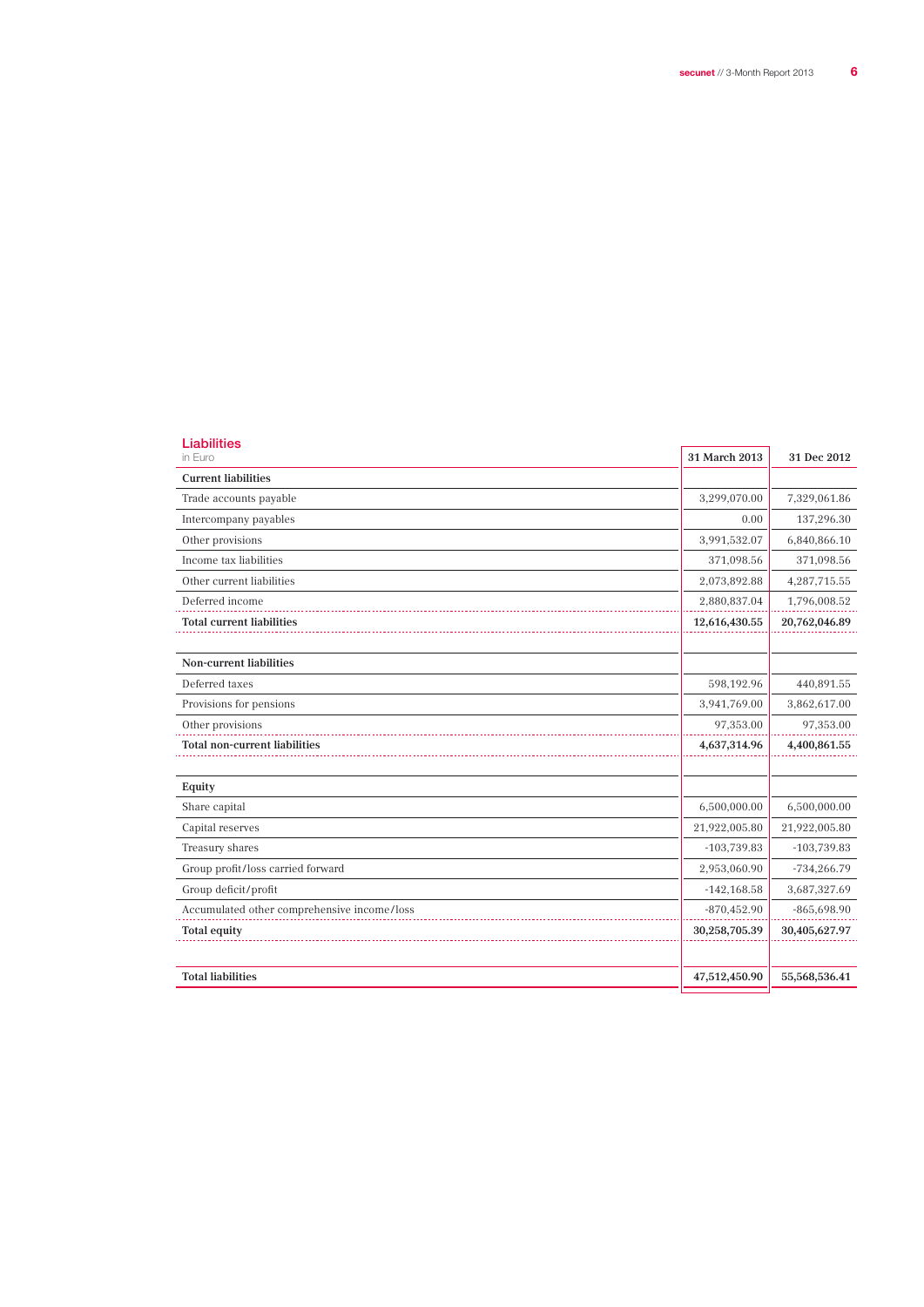## Consolidated income statement

(IFRS) for the period 1 January 2013 to 31 March 2013

| in Euro                                                          | $1 Jan-$<br>31 March 2013 | $1 Jan-$<br>31 March 2012<br>adjusted |
|------------------------------------------------------------------|---------------------------|---------------------------------------|
| Revenue                                                          | 14,136,630.83             | 12,526,162.67                         |
| Cost of sales                                                    | $-11,549,743.00$          | $-9,964,236.82$                       |
| Gross profit on sales                                            | 2,586,887.83              | 2,561,925.85                          |
|                                                                  |                           |                                       |
| Selling expenses                                                 | $-1,952,578.38$           | $-1,488,474.04$                       |
| R&D expenses                                                     | 9,614.88                  | 0.00                                  |
| General administration costs                                     | $-821,791.30$             | $-902,753.04$                         |
| Other operating expenses                                         | 1,512.67                  | 0.00                                  |
| Earnings from operating activities                               | $-176,354.30$             | 170,698.77                            |
|                                                                  |                           |                                       |
| Earnings before interest and income tax                          | $-176,354.30$             | 170,698.77                            |
|                                                                  |                           |                                       |
| Interest income                                                  | 11,561.36                 | 42,871.58                             |
| Interest expense                                                 | $-31,377.03$              | $-23,455.14$                          |
| Earnings before tax                                              | $-196, 169.97$            | 190,115.21                            |
|                                                                  |                           |                                       |
| Income taxes                                                     | 54,001.39                 | $-66,219.97$                          |
| Group profit/loss for the period                                 | $-142,168.58$             | 123,895.24                            |
|                                                                  |                           |                                       |
| Earnings per share (diluted and undiluted)                       | $-0.02$                   | 0.02                                  |
| Average number of shares outstanding (diluted, undiluted, units) | 6,469,502                 | 6,469,502                             |

## Consolidated statement of comprehensive income

(IFRS) for the period 1 January 2013 to 31 March 2013

| in Euro                                                                    | $1 Jan-$      | $1 Jan-$<br>31 March 2013 31 March 2012 |
|----------------------------------------------------------------------------|---------------|-----------------------------------------|
| Group profit/loss for the period                                           | $-142.168.58$ | 123.895.24                              |
| Items that can be transferred to the income statement                      |               |                                         |
| Currency conversion differences (change not recognised in profit and loss) | $-4.754.00$   | 7,313.30                                |
| Comprehensive income/loss                                                  | $-146.922.58$ | 131,208.54                              |
|                                                                            |               |                                         |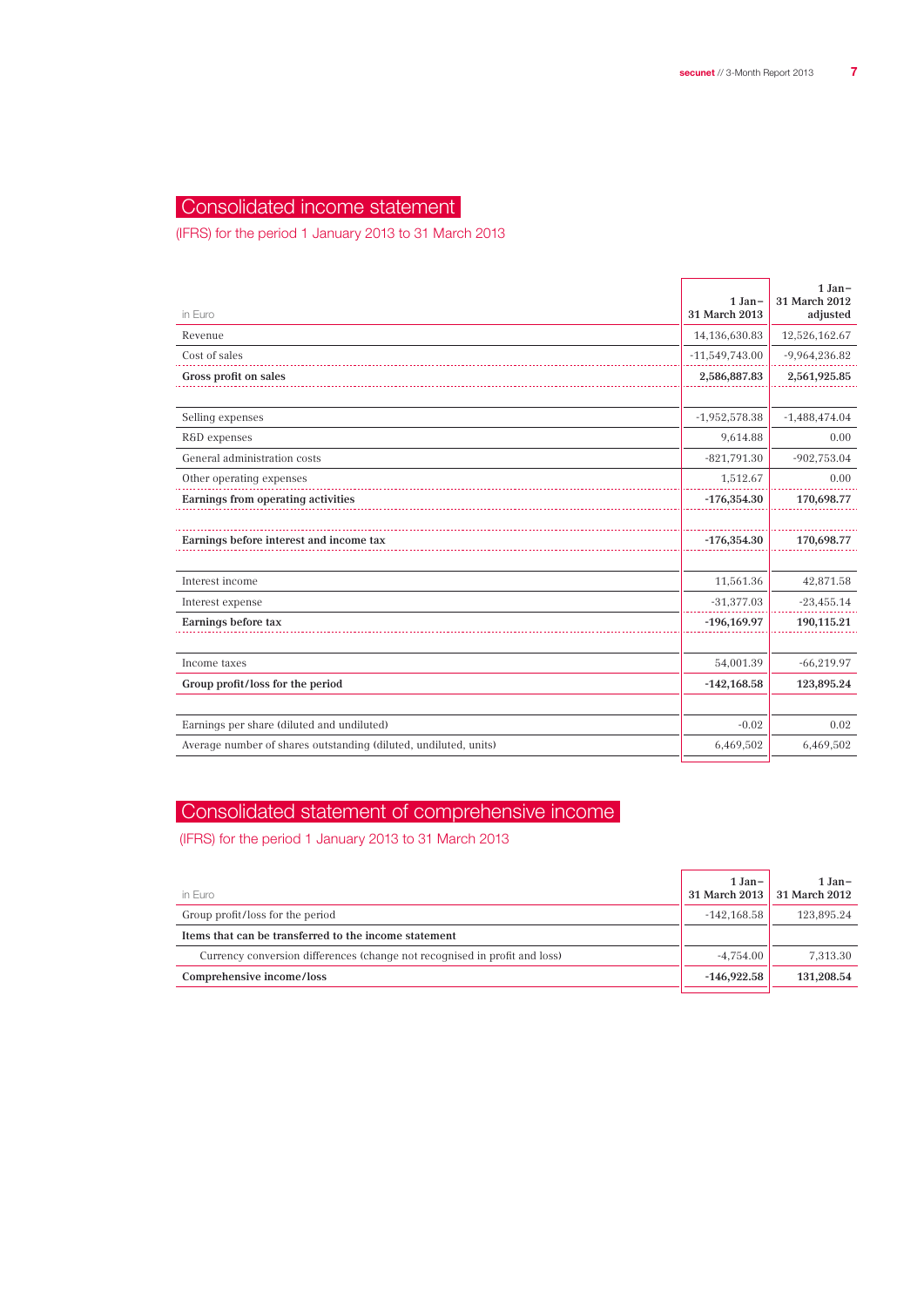## Consolidated Cash flow Statement

(IFRS) for the period 1 January 2013 to 31 March 2013

| in Euro                                                                                       | 1 Jan-<br>31 March 2013 | $1 Jan-$<br>31 March 2012<br>adjusted |
|-----------------------------------------------------------------------------------------------|-------------------------|---------------------------------------|
| Cash flow from operating activities                                                           |                         |                                       |
| Group earnings before tax (EBT) for the period                                                | $-196, 169.97$          | 190,115.21                            |
| Depreciation and amortisation of tangible and intangible fixed assets                         | 269,736.70              | 257,519.88                            |
| Change in provisions                                                                          | $-2,800,704.03$         | $-2,108,000.29$                       |
| Book gains/losses (net) on the sale of intangible assets and of property, plant and equipment | $-1,512.67$             | 0.00                                  |
| Interest result                                                                               | 19.815.67               | $-19,416.44$                          |
| Change in receivables, other assets and prepaid expenses                                      | 3,136,123.72            | 4,678,489.75                          |
| Change in payables and deferred income                                                        | $-5,296,368.35$         | $-4,844,293.73$                       |
| Tax paid                                                                                      | $-315,687.26$           | $-484,716.42$                         |
| Cash from operating activities                                                                | $-5,184,766.19$         | $-2,330,302.04$                       |
|                                                                                               |                         |                                       |
| Cash flow from investing activities                                                           |                         |                                       |
| Purchase of intangible assets and of property, plant and equipment                            | $-415,726.70$           | $-227,475.88$                         |
| Proceeds from the sale of intangible assets and of property, plant and equipment              | 2,795.67                | 0.00                                  |
| Purchase of financial assets                                                                  | $-26,251.48$            | $-26,251.48$                          |
| Cash from investment activities                                                               | $-439,182.51$           | $-253,727.36$                         |
|                                                                                               |                         |                                       |
| Cash flow from financing activities                                                           |                         |                                       |
| Interest received                                                                             | 11,561.36               | 42,871.58                             |
| Interest paid                                                                                 | $-855.03$               | $-950.14$                             |
| Cash generated from financing activities                                                      | 10,706.33               | 41,921.44                             |
| Effects of exchange rate changes on cash and cash equivalents                                 | $-4,667.96$             | 6,485.49                              |
| Changes in cash and cash equivalents                                                          | $-5,617,910.33$         | $-2,535,622.47$                       |
| Cash and cash equivalents at the beginning of the period                                      | 24,024,789.75           | 17,636,344.27                         |
| Cash and cash equivalents at the end of the period                                            | 18,406,879.42           | 15,100,721.80                         |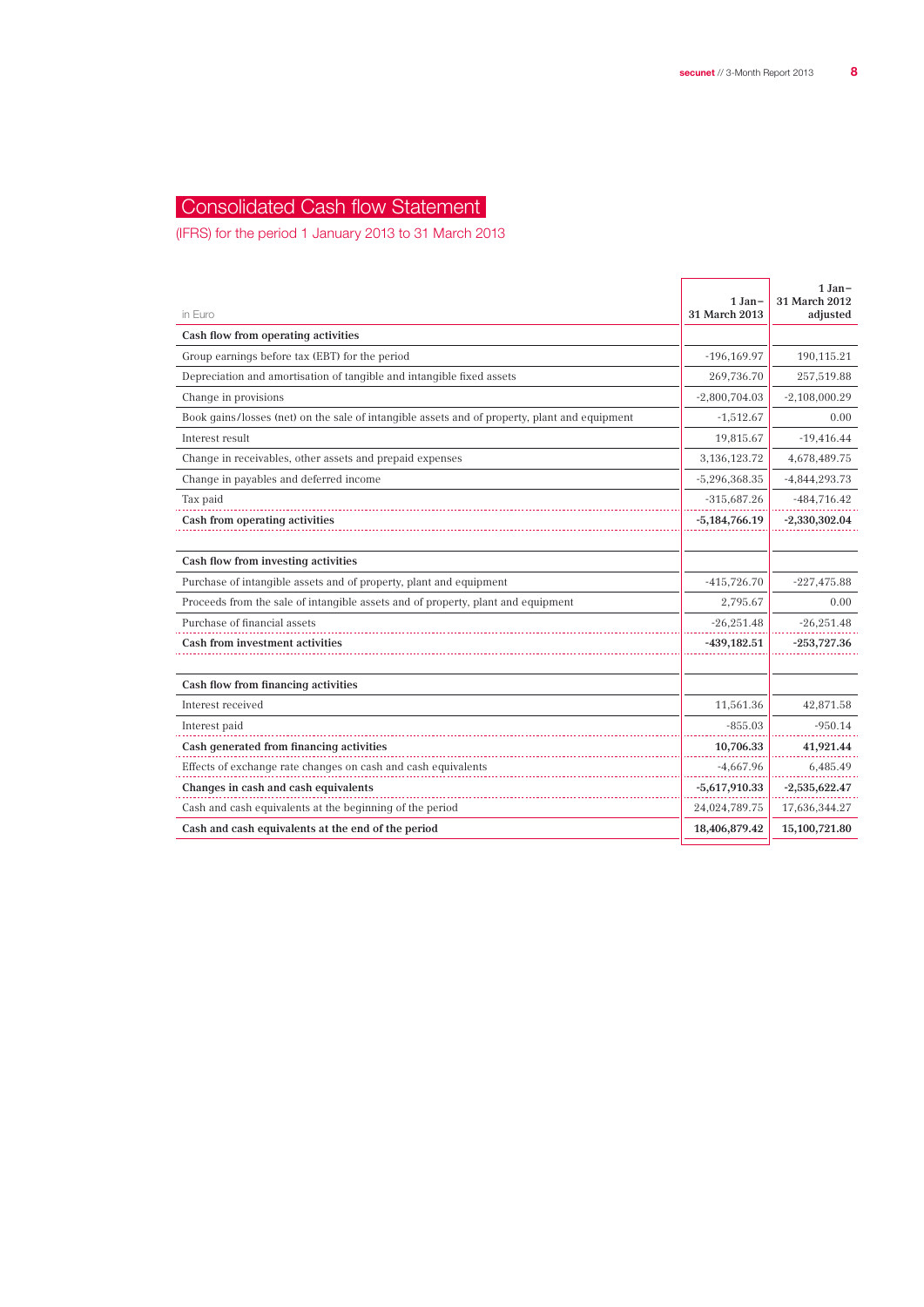## Consolidated Statement of changes in equity

(IFRS) for the period from 1 January 2012 to 31 March 2013

|                         |                     |                                                          |                                                   | <b>Accumulated other</b><br>comprehensive income/loss          |                   |                                                                   |                |
|-------------------------|---------------------|----------------------------------------------------------|---------------------------------------------------|----------------------------------------------------------------|-------------------|-------------------------------------------------------------------|----------------|
|                         |                     |                                                          |                                                   | Items that cannot be<br>transferred to the income<br>statement |                   | Items that<br>can be<br>transferred<br>to the income<br>statement |                |
| <b>Share</b><br>capital | Capital<br>reserves | Treasury<br>shares                                       | <b>Net</b><br>accumulated<br>profit and<br>losses | Actuarial<br>gains and<br>losses                               | Deferred<br>taxes | Miscel-<br>laneous                                                | Total          |
| 6,500,000.00            | 21,922,005.80       | $-103,739.83$                                            | $-734,266.79$                                     | 86,877.00                                                      | $-28,043.89$      | $-8,113.04$                                                       | 27,634,719.25  |
|                         |                     |                                                          | 123,895.24                                        | 0.00                                                           | 0.00              | 0.00                                                              | 123,895.24     |
|                         |                     |                                                          | 0.00                                              | 0.00                                                           | 0.00              | 7,313.30                                                          | 7,313.30       |
|                         |                     | $-103,739.83$                                            | $-610,371.55$                                     | 86,877.00                                                      | $-28,043.89$      | $-799.74$                                                         | 27,765,927.79  |
|                         |                     |                                                          | 3,563,432.45                                      | 0.00                                                           | 0.00              | 0.00                                                              | 3,563,432.45   |
|                         |                     |                                                          | 0.00                                              | $-1,360,490.00$                                                | 439,166.17        | $-2,408.44$                                                       | $-923,732.27$  |
|                         |                     | $-103,739.83$                                            | 2,953,060.90                                      | $-1,273,613.00$                                                | 411,122.28        | $-3,208.18$                                                       | 30,405,627.97  |
|                         |                     |                                                          | $-142, 168.58$                                    | 0.00                                                           | 0.00              | 0.00                                                              | $-142, 168.58$ |
|                         |                     |                                                          | 0.00                                              | 0.00                                                           | 0.00              | $-4,754.00$                                                       | $-4,754.00$    |
| 6,500,000.00            | 21,922,005.80       | $-103,739.83$                                            | 2,810,892.32                                      | $-1,273,613.00$                                                | 411,122.28        | $-7,962.18$                                                       | 30,258,705.39  |
|                         |                     | 6,500,000.00 21,922,005.80<br>6,500,000.00 21,922,005.80 |                                                   |                                                                |                   |                                                                   |                |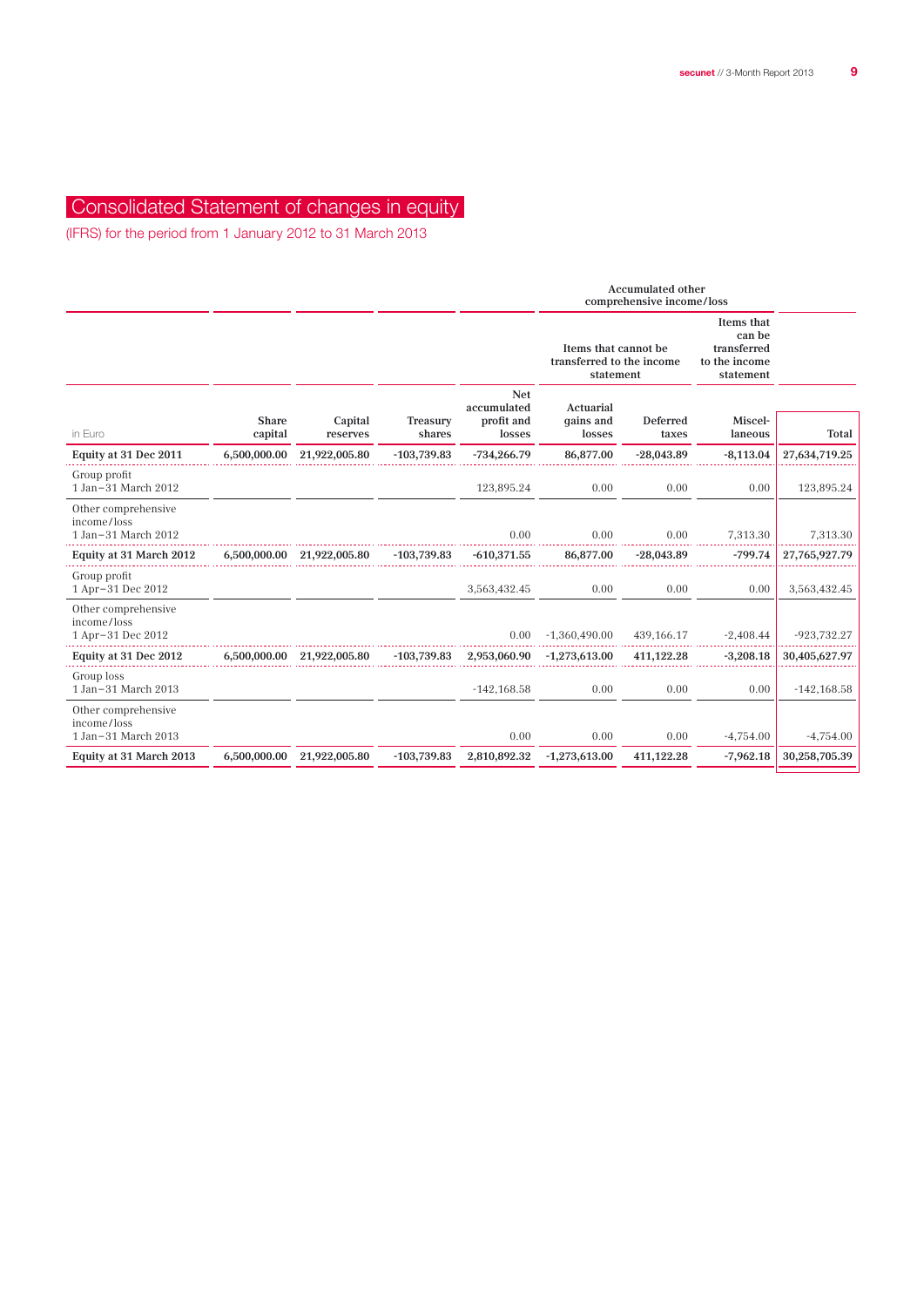## Explanatory report

secunet Security Networks' 3-Month Report for the period ending 31 March 2013 was compiled in accordance with the International Accounting Standard (IAS) 34 "Interim Financial Reporting". This 3-Month Report is condensed. It is to be read in conjunction with the IFRS consolidated financial statements dated 31 December 2012 (Consolidated Financial Statements). This 3-Month Report was approved by the Management Board of secunet Security Networks AG on 7 May 2013.

#### Accounting principles

The consolidation principles and currency translation method for the period from 1 January to 31 March 2013 were in accordance with those in the Company's consolidated financial statements for the 2012 financial year. The accounting and valuation methods were retained. The consolidated financial statements of secunet Security Networks AG as at 31 December 2012 were produced on the basis of Articles 315 and 315a of the German Commercial Code (Handelsgesetzbuch, HGB) and in accordance with the International Financial Reporting Standards (IFRS) as they are to be applied in the European Union.

The figures shown in the consolidated balance sheet, consolidated income statement, consolidated statement of comprehensive income, consolidated cash flow statement and consolidated statement of changes in equity correspond to the normal course of business at secunet and do not include any extraordinary items.

A tax rate of 32.28% applies to the calculation of income taxes for national companies. Calculation of tax payable on income for foreign companies is based on the relevant rates of tax for those countries.

The preparation of the 3-Month Report requires a series of assumptions and estimates on the part of the management. As a result, it is possible that the figures reported in the interim report deviate from the actual figures.

#### Consolidated group

In addition to secunet Security Networks, all subsidiaries whose financial and operating policies secunet has the power to govern are included in the consolidated financial statements. In the reporting period and in the 2012 financial year, there were no minority interests in equity or in the profit or loss for the respective period.

Compared with 31 December 2012, the consolidated group was unchanged as at 31 March 2013. The two consolidated subsidiaries secunet s.r.o., Prague, Czech Republic and secunet SwissIT AG, Solothurn, Switzerland are in liquidation.

#### Recently implemented accounting announcements

On 31 December 2012 secunet adopted IAS 19 revised 2011 early, which had been issued by the IASB in June 2011. The amendment was adopted into European law by the EU in June 2012. Earlier adoption is permissible.

In applying IAS 19 revised 2011, the Company is primarily changing the recognition of actuarial gains and losses. Up to the 2011 financial year, actuarial gains or losses were charged to the income statement if they exceeded 10% of the defined benefit obligation at the beginning of the period. On adopting the amendments to IAS 19 revised 2011, the Company now includes all actuarial gains and losses in the accumulated other consolidated result from the time of their creation without affecting the income statement.

The amendments to IAS 19 Employee Benefits must be applied retroactively. Accordingly, the adjusted prior year values and the balances carried forward as at 1 January 2012 were amended as follows: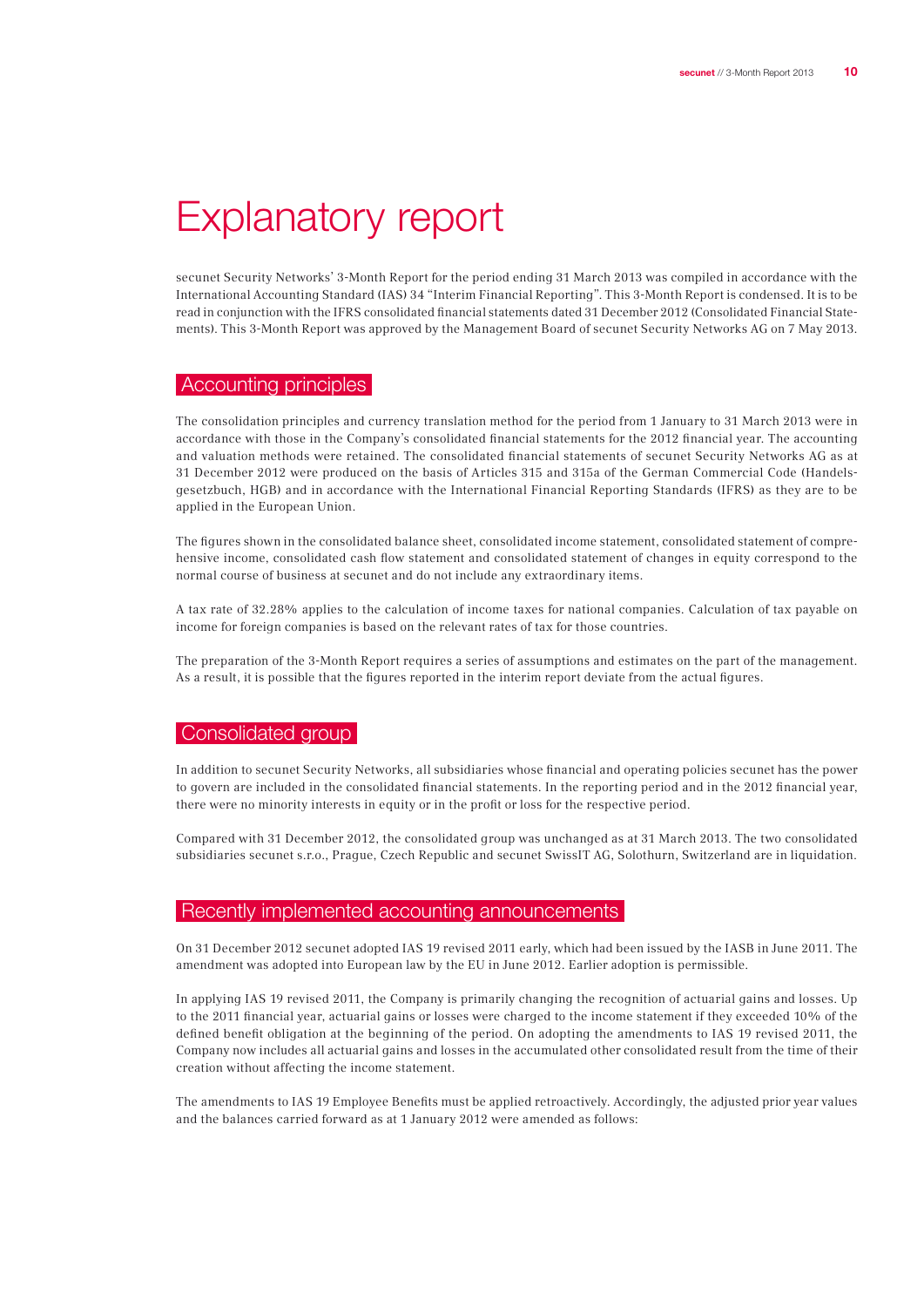$\overline{1}$   $\overline{1}$ 

| in Euro                                                    | 1 Jan 2012<br>reported | Amendment     | 1 Jan 2012<br>amended | 31 Mar 2012<br>reported | Amendment     | 31 Mar 2012<br>amended |
|------------------------------------------------------------|------------------------|---------------|-----------------------|-------------------------|---------------|------------------------|
| <b>Total assets</b>                                        | 46,235,191.31          | 33,711.62     | 46,268,902.93         | 39,445,791.51           | 33,711.62     | 39,479,503.13          |
| of which deferred tax                                      | 308,218.16             | 33.711.62     | 341.929.78            | 308.218.16              | 33,711.62     | 341,929.78             |
| <b>Total liabilities and</b><br>provisions                 | 18,529,748.68          | 104.435.00    | 18,634,183.68         | 11,609,140.34           | 104,435.00    | 11,713,575.34          |
| of which provisions for<br>pensions                        | 2.097.460.00           | 104.435.00    | 2.201.895.00          | 2.158.099.00            | 104.435.00    | 2.262.534.00           |
| <b>Total equity</b>                                        | 27,705,442.63          | $-70,723.38$  | 27,634,719.25         | 27,836,651.17           | $-70,723.38$  | 27,765,927.79          |
| of which Group loss<br>carryforward                        | $-3,309,090.15$        | $-129,556.49$ | $-3,438,646.64$       | $-604,710.30$           | $-129,556.49$ | $-734,266.79$          |
| of which accumulated<br>other comprehensive<br>income/loss | $-8.113.04$            | 58.833.11     | 50.720.07             | $-799.74$               | 58.833.11     | 58.033.37              |

In the context of adopting IAS 19 revised 2011, the recognition of interest expense from the pension provision was also amended. Previously, this was recorded in the operative result under expenses for employee benefits. From the 2012 financial year, this expense will be shown under financial result. This achieves a better presentation. The figures from the comparison period for the previous year have been adjusted.

1 Jan–

| in Euro                                 | - 188<br>31 Mar 2012<br>reported | Amendment    | - 1166<br>31 Mar 2012<br>amended |
|-----------------------------------------|----------------------------------|--------------|----------------------------------|
| Revenue                                 | 12,526,162.67                    | 0.00         | 12,526,162.67                    |
| Cost of sales                           | $-9.976.922.82$                  | 12.686.00    | $-9,964,236.82$                  |
| Gross profit on sales                   | 2,549,239.85                     | 12,686.00    | 2,561,925.85                     |
| Selling expenses                        | $-1,493,464.04$                  | 4.990.00     | $-1,488,474.04$                  |
| General administration costs            | $-907.582.04$                    | 4.829.00     | $-902,753.04$                    |
| Earnings from operating activities      | 148,193.77                       | 22,505.00    | 170,698.77                       |
| Earnings before interest and income tax | 148, 193. 77                     | 22,505.00    | 170,698.77                       |
| Interest income                         | 42,871.58                        | 0.00         | 42,871.58                        |
| Interest expenses                       | $-950.14$                        | $-22.505.00$ | $-23,455.14$                     |
| Earnings before tax                     | 190,115.21                       | 0.00         | 190,115.21                       |

Without the change in accounting method, an additional kEuro 20 would have been posted in cost of sales, kEuro 1 in selling expenses and kEuro 10 in general administration costs in the period from 1 January to 31 March 2013. Earnings before interest would have been kEuro 31 lower. In turn, interest expense was kEuro 31 lower. There would not have been an affect on Group profits.

## Treasury shares

As at 31 March 2013 the Company held 30,498 treasury shares, the same figure as at 31 December 2012; this equates to 0.5% of its share capital.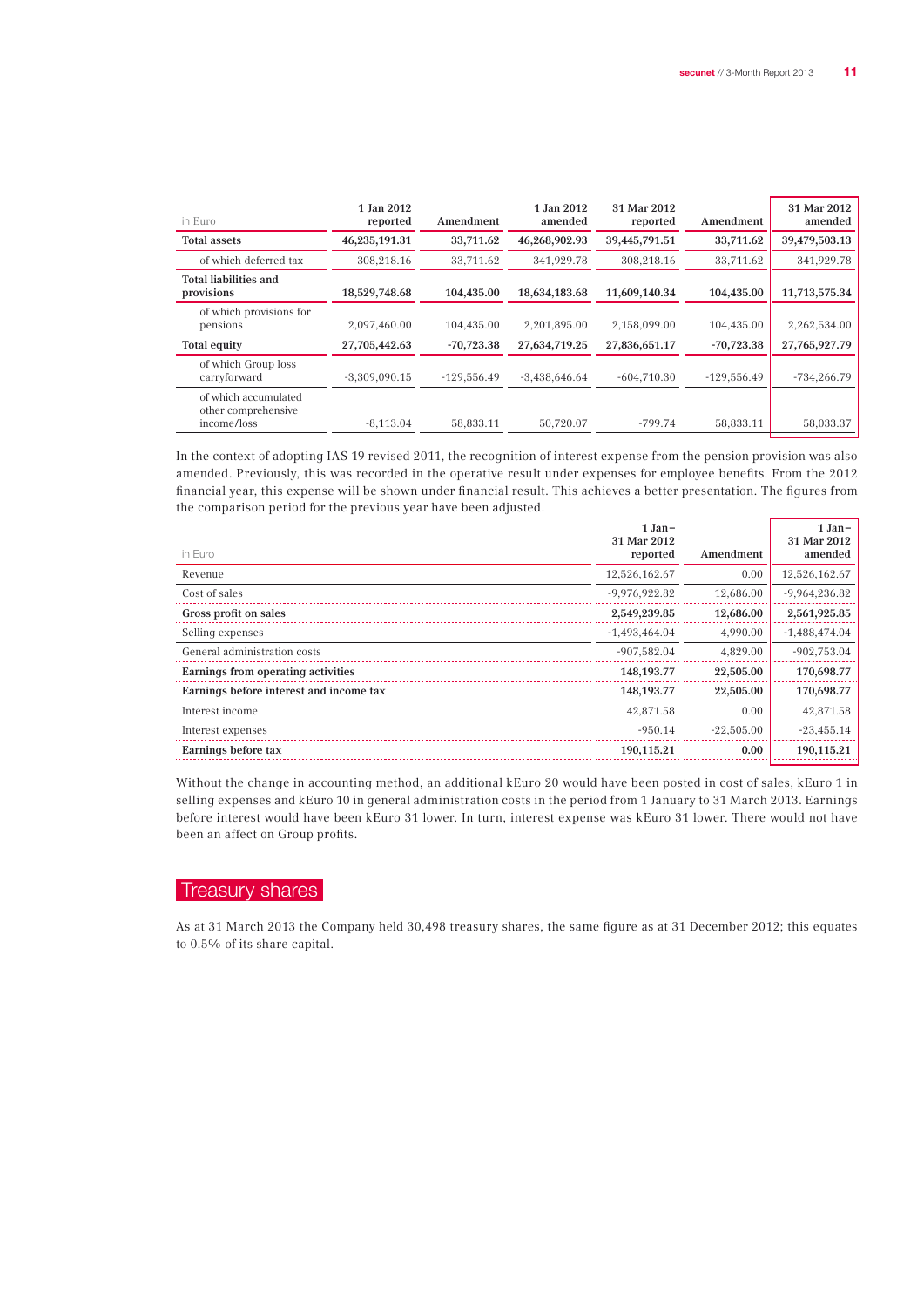## Segment reporting

The secunet Group carried out an organisational restructuring process at the beginning of the 2013 financial year. It is now split into two business units, Public Sector and Business Sector. Both business units are shown separately for the purposes of segment reporting, as they meet at least one of the quantitative thresholds defined in IFRS 8.13.

The Public Sector business unit has emerged from the consolidation of the former High Security and Government business units. Furthermore, the Support department which was located in the former Business Security business unit has been affiliated to the Public Sector.

The Public Sector addresses the highly complex security requirements of authorities, the military and international organisations. At the core of its offering are High Security solutions and products based on the SINA product line, developed in conjunction with the German Federal Office for Information Security (Bundesamt für Sicherheit in der Informationstechnik, BSI). The Public Sector also supports authorities in Germany and abroad in all areas relating to eGovernment and IT security. These include, among other things, biometric solutions and electronic ID (eID) documents, the electronic health system (eHealth), security awareness and secure web solutions. This business unit operates a BSIcertified evaluation laboratory for IT conformity.

The former Business Security and Automotive Security business units are consolidated into the Business Sector business unit.

In the Business Sector the focus is on security issues affecting companies in the private sector. Its product line includes identity management systems, qualified mass signature solutions for electronic invoicing, public key infrastructures, mobile security and network security. In all areas, analyses, consulting and complete solutions are tailored to each customer's specific requirements. In addition, the specific IT security issues affecting the automotive industry are also addressed: With more and more vehicle functions now being computerised, it is becoming increasingly important for both automotive manufacturers and suppliers to ensure that built-in hardware and software components are protected against unauthorised changes.

In conjunction with this restructuring process, the redistribution of the goodwill acquired was carried out applying IAS 36.87 according to a relative valuation. It is distributed across the two business units as follows:

| in kEuro        |       |
|-----------------|-------|
| Public Sector   | 2,668 |
| Business Sector | 282   |
|                 | 2,950 |

An impairment test has been carried out on the new structure. This did not identify any need for goodwill to be written down.

The previous year's figures have been adapted to the modified segmentation.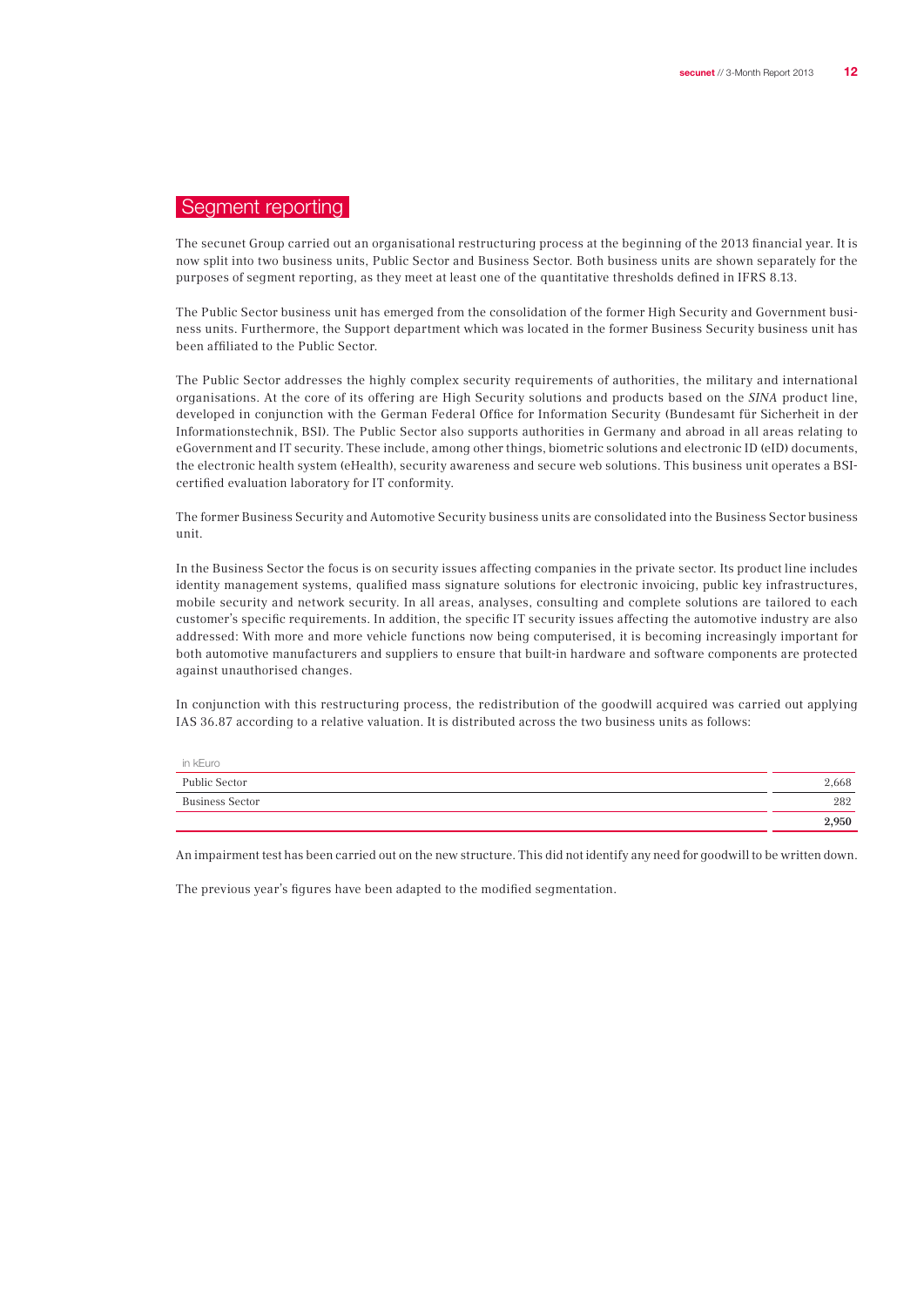| Segment report Q1 2013<br>in kEuro | Public   | <b>Business</b> | Transfer     | secunet<br>01 2013 |
|------------------------------------|----------|-----------------|--------------|--------------------|
| Segment revenue                    | 10,511   | 3,625           | $\Omega$     | 14,136             |
| Cost of sales                      | $-8,379$ | $-3,171$        | $\mathbf{0}$ | $-11,550$          |
| Selling expenses                   | $-1,344$ | $-608$          | $\mathbf{0}$ | $-1,952$           |
| R&D expenses                       | 10       | $\overline{0}$  | $\mathbf{0}$ | 10                 |
| Administrative costs               | $-621$   | $-201$          | $\mathbf{1}$ | $-821$             |
| Segment result (EBIT)              | 177      | $-355$          | $\mathbf{1}$ | $-177$             |
| Interest result                    |          |                 |              | $-19$              |
| Foreign currency gains/losses      |          |                 |              | $\overline{0}$     |
| Group profit before tax            |          |                 |              | $-196$             |
|                                    |          |                 |              |                    |
| Goodwill                           | 2,668    | 282             | $\mathbf{0}$ | 2,950              |
|                                    |          |                 |              |                    |

| Segment report Q1 2012<br>in kEuro | Public   | <b>Business</b> | Transfer       | secunet<br>01 2012 |
|------------------------------------|----------|-----------------|----------------|--------------------|
| Seqment revenue                    | 9,568    | 2,958           | $\mathbf{0}$   | 12,526             |
| Cost of sales                      | $-7,731$ | $-2,246$        | $\mathbf{0}$   | $-9,977$           |
| Selling expenses                   | $-1,165$ | $-329$          | $\overline{0}$ | $-1,493$           |
| R&D expenses                       | $\theta$ | $\overline{0}$  | $\mathbf{0}$   | $\overline{0}$     |
| Administrative costs               | $-664$   | $-243$          | $\mathbf{0}$   | $-908$             |
| Seqment result (EBIT)              | 8        | 140             | $\mathbf{0}$   | 148                |
| Interest result                    |          |                 |                | 42                 |
| Foreign currency gains/losses      |          |                 |                | $\overline{0}$     |
| Group profit before tax            |          |                 |                | 190                |
|                                    |          |                 |                |                    |
| Goodwill                           | 2,668    | 282             | $\mathbf{0}$   | 2,950              |
|                                    |          |                 |                |                    |

The transfer prices are essentially in line with the prices for third-party transactions.

The transfer primarily involves the elimination of intra-group expenses and income. The accounting principles for the segments are identical to those used for the consolidated financial statements. Using apportionments, expenses (e.g. overhead costs) that are not directly allocable to the reportable segments are allocated to the reportable segments. The segments are managed on the basis of the segment result.

With the exception of non-essential components, the segments' assets are focused on the domestic market. There were no significant changes to the segment assets as at the reporting date.